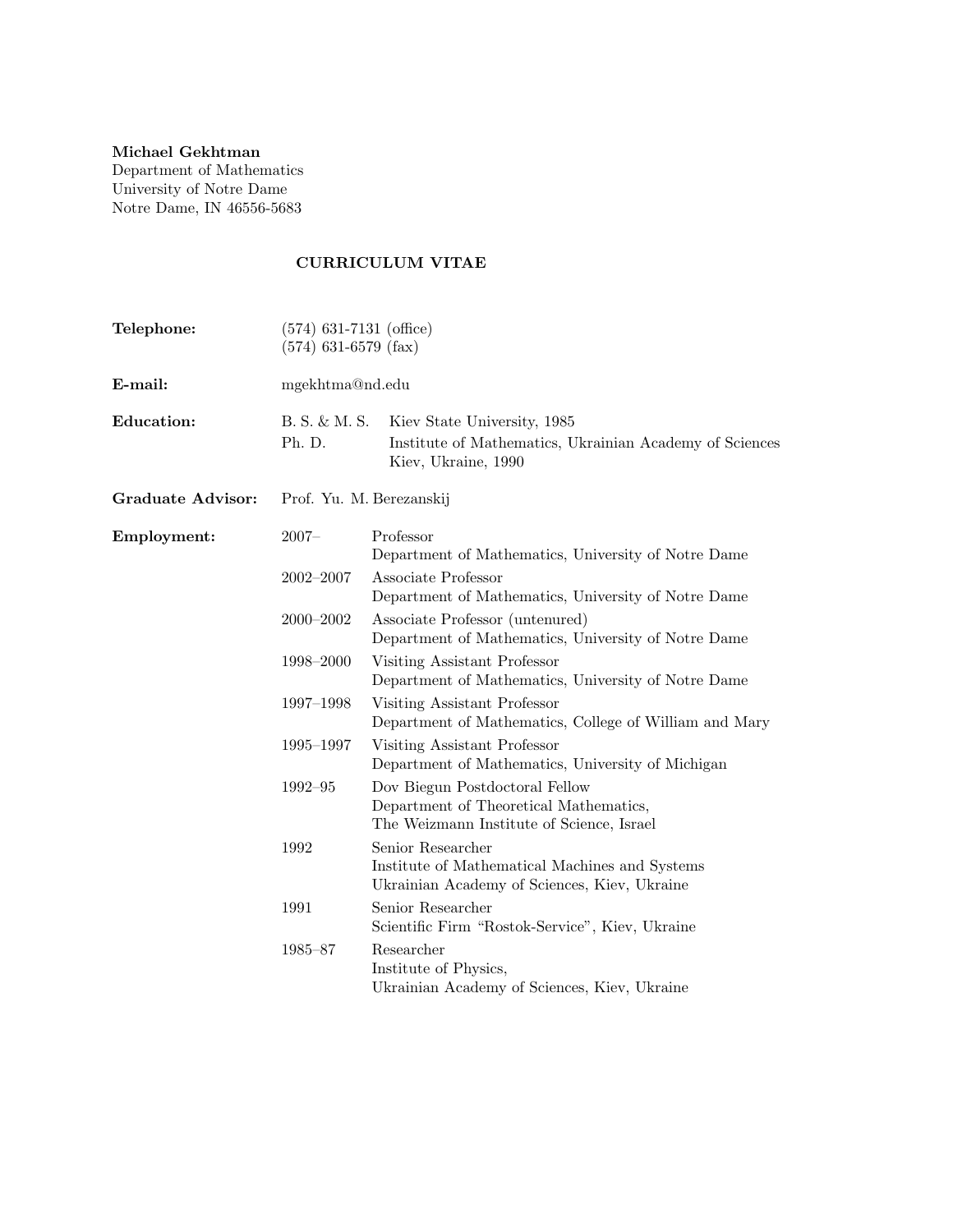### GRANTS AND AWARDS

### Personal Research Grants

- 1. NSF Grant No. 2100785 (8/21-7/24 , \$250,000) Generalized Cluster Structures on Poisson Varieties and Applications PI Gekhtman
- 2. NSF Grant No. 1702054 (6/17-5/22 , \$300,000) Generalized Cluster Structures of Geometric Type PI Gekhtman
- 3. NSF Grant No. 1362801 (6/14-5/17 , \$209,700) Cluster Structures on Poisson-Lie Groups and Complete Integrability PI Gekhtman
- 4. NSF Grant No. 1101462 (6/11-5/14 , \$145,000) Cluster Algebras Approach to Poisson-Lie Groups and Higher Genus Directed Networks PI Gekhtman
- 5. NSF Grant No. 0801204 (7/08-6/11 , \$119,973) Cluster Algebras, Canonical Bases and Nets on Surfaces of Higher Genus PI Gekhtman
- 6. NSF Grant No. 0400484 (6/04-5/07, extension 6/07-6/08 , \$106,000) Hurwitz Numbers, Teichmuller Spaces, Shubert Calculus, and Cluster Algebras PI Gekhtman
- 7. US-Israel BSF Grant No. 2002375 (9/2003- 12/2006, \$60,000) Moduli Spaces of Riemann Surfaces: Hurwitz Numbers, Teichmuller Spaces, and Cluster Algebras PIs Gekhtman, Shapiro, Vainshtein

### Other Grants and Awards

- 1. NSF Grant No. 1711110 (5/2017 5/2018, \$ 28,000) Gone Fishing 2017: a Meeting in Poisson Geometry PI Gekhtman, co-PIs Evens, Mnev
- 2. NSF Grant No. 1636087 (5/2016 5/2017, \$ 16,000) Workshop "Quivers and Bipartite Graphs: Physics and Mathematics" PI Gekhtman, co-PI Houenstein
- 3. NSF Grant No. 1114152 (May-June, 2011, \$ 20,000) Program on Quantization PI Gekhtman, co-PIs Evens, Hall, Liu
- 4. 2010 Joyce Teaching award
- 5. NSF Grant No. 0601234 (07/2006-07/2011,\$1,440,000) Notre Dame Honors Mathematics Program and the Seminar for Undergraduate Mathematical Research PI Connolly, co-PIs Hahn, Gursky, Gekhtman, Polini
- 6. NSF Grant No. 0354132 (06/2005-08/2007, \$242, 460) Notre Dame Research Experience for Undergraduates PI Connolly, co-PI Gekhtman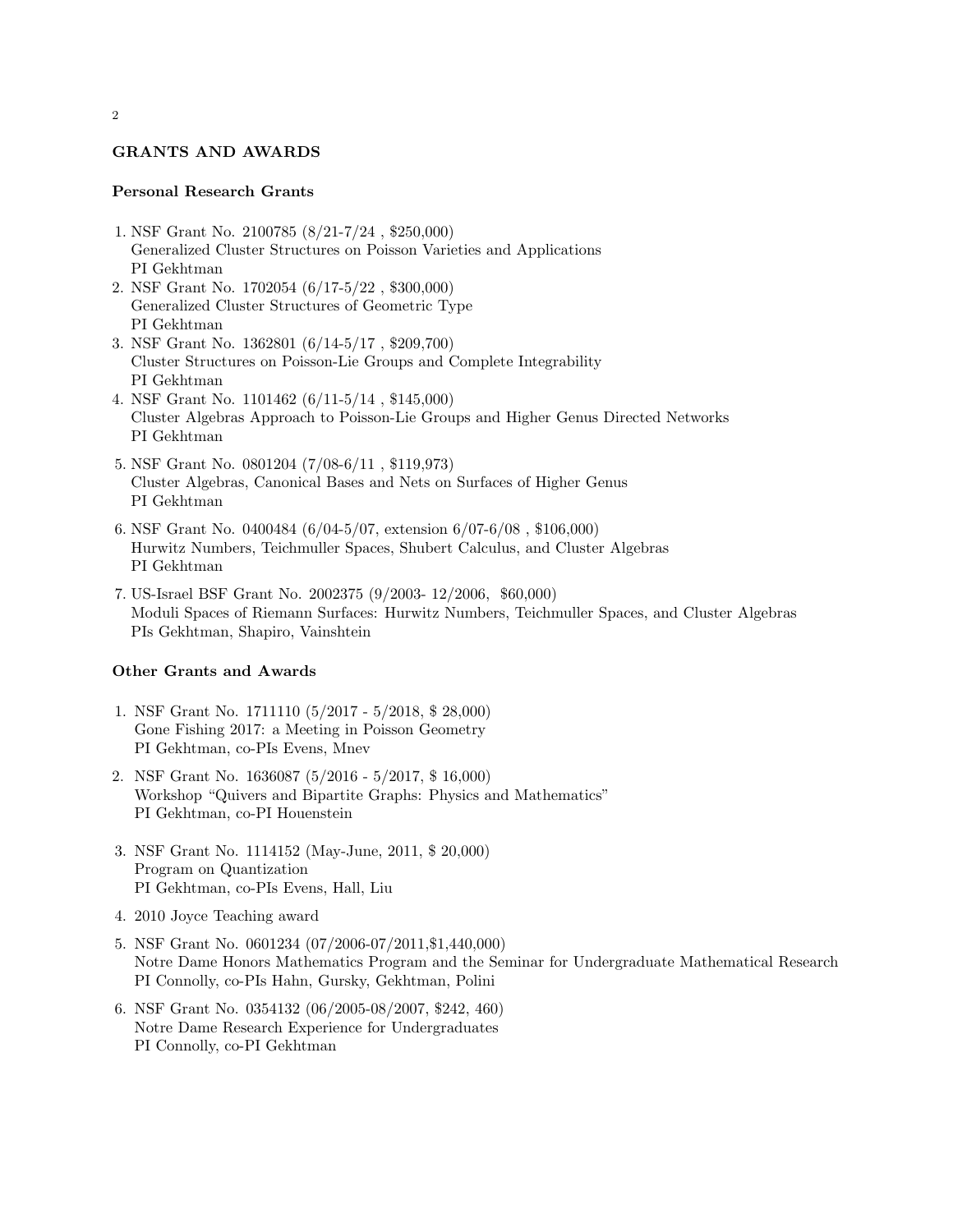- 7. 2004 Kaneb Teaching Award
- 8. Alexander von Humboldt Fellowship (not used), 1996
- 9. Young Mathematician Award, Institute of Mathematics, Kiev, 1987
- 10.Silver Prize in the Ukrainian Competition of M.S. theses, 1985.
- 11.Silver Prize in the Ukrainian Student Mathematical Competition, 1984.

#### CURRENT AND RECENT SERVICE

- 1. Department Chair (2013 2016).
- 2. Member of the University Core Curriculum Committee (2013 2016).
- 2. Director of Undergraduate Studies (2008-12, Spring 2018).
- 2. Member of the Hiring Committee (multiple terms).
- 3. Faculty Advisor for Notre Dame Actuarial Club (2008-13).
- 4. Member of the Committee on Appointments and Promotions (multiple terms).
- 4.University Committee on Appeals (current).

### OUTREACH

Technical Coordinator, Joint Study with Hitachi GST, Sept. 2009 – Sept. 2010. Co-leader, Galois Math Circle for 1st and 2nd graders, 2020-2021 academic year.

### ADVISING

- 1. Olena Korovnichenko, Ph.D. 2011.
- 2. Mihn Cong Nguyen, M.S. 2012.
- 3. Eber Chuño Vizarreta (Universidade de São Paulo, Brazil), guest student 2014-15, Ph. D. 2016.
- 4. Danny Orton, Ph.D. 2019.
- 5. Kathryn Burton, Ph.D. 2020.
- 4. Daniil Soskin, Ph.D. student, current.
- 5. Dmitri Voloshin, Ph.D. student, current.
- 6. Dylan Rupel, Postdoc, 2015–2018.
- 6. Kurt Trampel, Postdoc, current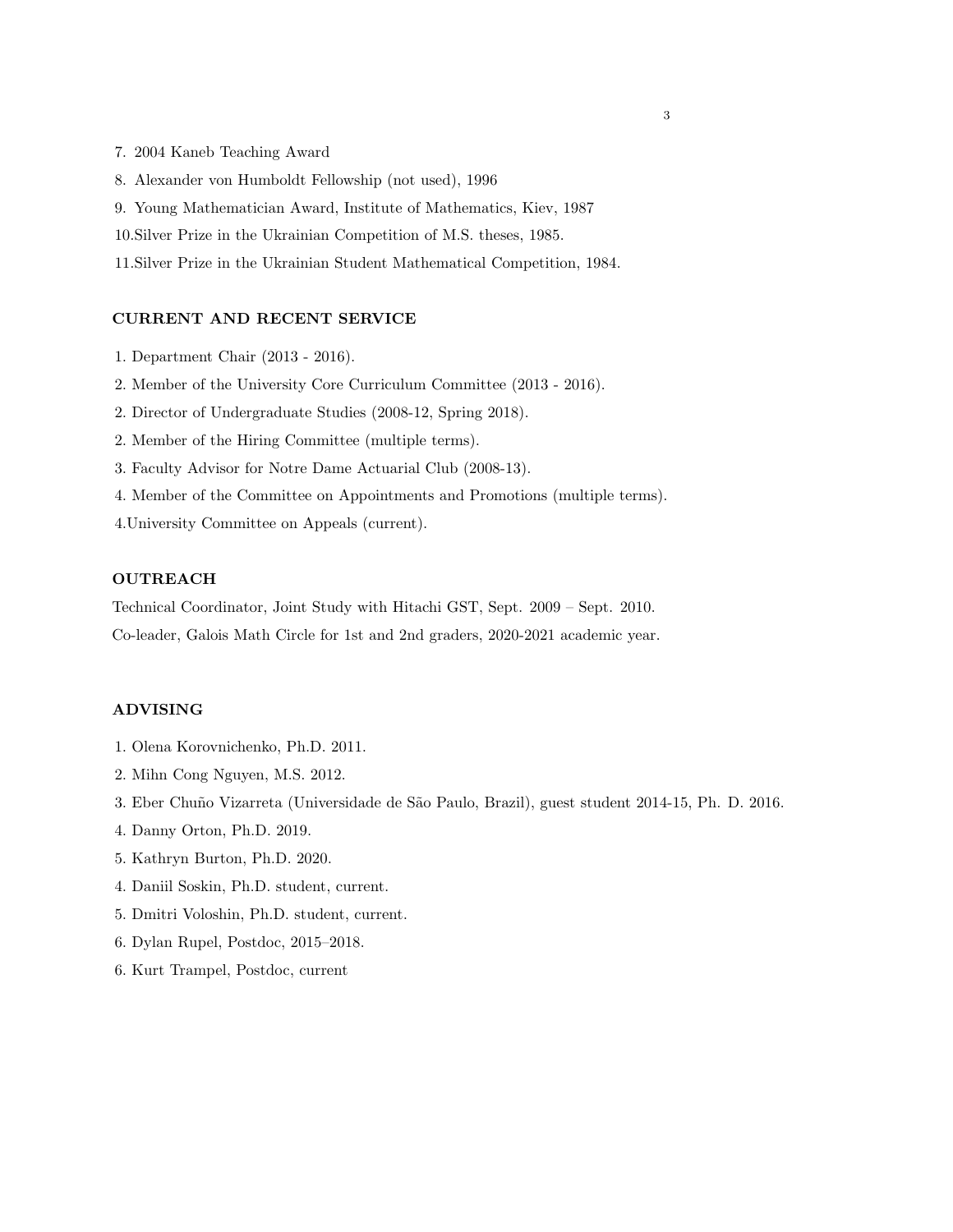## CURRENT UNDERGRADUATE ADVISING

- 1. Ben Ferris, senior, senior thesis.
- 2. Alex Kokot, senior, senior thesis.
- 3. Veronica Kirgios, junior, senior thesis.
- 4. Rayni Skaggs, junior, directed readings .

## VISITING RESEARCHER

| Fall, 2021                                         | Member, Program on Cluster Algebras and Representation Theory,<br>Isaak Newton Institute, Cambtdge, UK                        |
|----------------------------------------------------|-------------------------------------------------------------------------------------------------------------------------------|
| June-August 2021                                   | Visiting Professor, Mercator Fellow, University of Heidelberg                                                                 |
| May-August 2019                                    | Visiting Professor, RIMS, Kyoto University                                                                                    |
| June-July 2018                                     | Guest Professor, University of Heidelberg                                                                                     |
| Oct.-Nov. 2017                                     | Visiting Researcher, IHES                                                                                                     |
| September 2017                                     | Research in Paris, Institut Henri Poincaré, Paris                                                                             |
| <b>July 2017</b>                                   | Bernoulli Brainstorm, EPFL, Lausanne                                                                                          |
| March-April 2017                                   | Guest Professor, University of Heidelberg                                                                                     |
| <b>July 2016</b>                                   | Mathematisches Forschungsinstitut Oberwolfach, Research in Pairs Program                                                      |
| July-Aug., 2014                                    | Max-Planck-Institut for Mathematics, Bonn, Germany                                                                            |
| $Aug.-Dec.,$<br>2012                               | MSRI Research Professor, Cluster Algebras Program, MSRI, Berkeley                                                             |
| June, 2012                                         | BIRS Research in Teams event "Strong asymptotics for Cauchy biorthogonal polynomials"                                         |
|                                                    | June–August, 2011 Hausdorff Research Institute for Mathematics, Research in Groups Program                                    |
| August,<br>2010                                    | Mathematisches Forschungsinstitut Oberwolfach, Research in Pairs Program                                                      |
| March-April, 2005                                  | <b>IHES</b>                                                                                                                   |
| January, 2005                                      | Department of Mathematics, University of Hong Kong                                                                            |
| Sept.- Dec., 2004                                  | Laboratory for Mathematical Physics, CRM and<br>Department of Mathematics, Concordia University, Montreal                     |
| November, 2000                                     | Department of Mathematics, Royal Institute of Technology,<br>Stockholm. Supported by Gustafsson Foundation.                   |
| August, 2000<br>May-August 1997                    | Mathematisches Forschungsinstitut Oberwolfach, Research in Pairs Program<br>Max-Plank-Institut für Mathematik                 |
| December 1997<br>April-May 1994<br>May-June $1993$ | Department of Mathematics, Royal Institute of Technology,<br>Stockholm. Supported by Swedish Natural Science Research Council |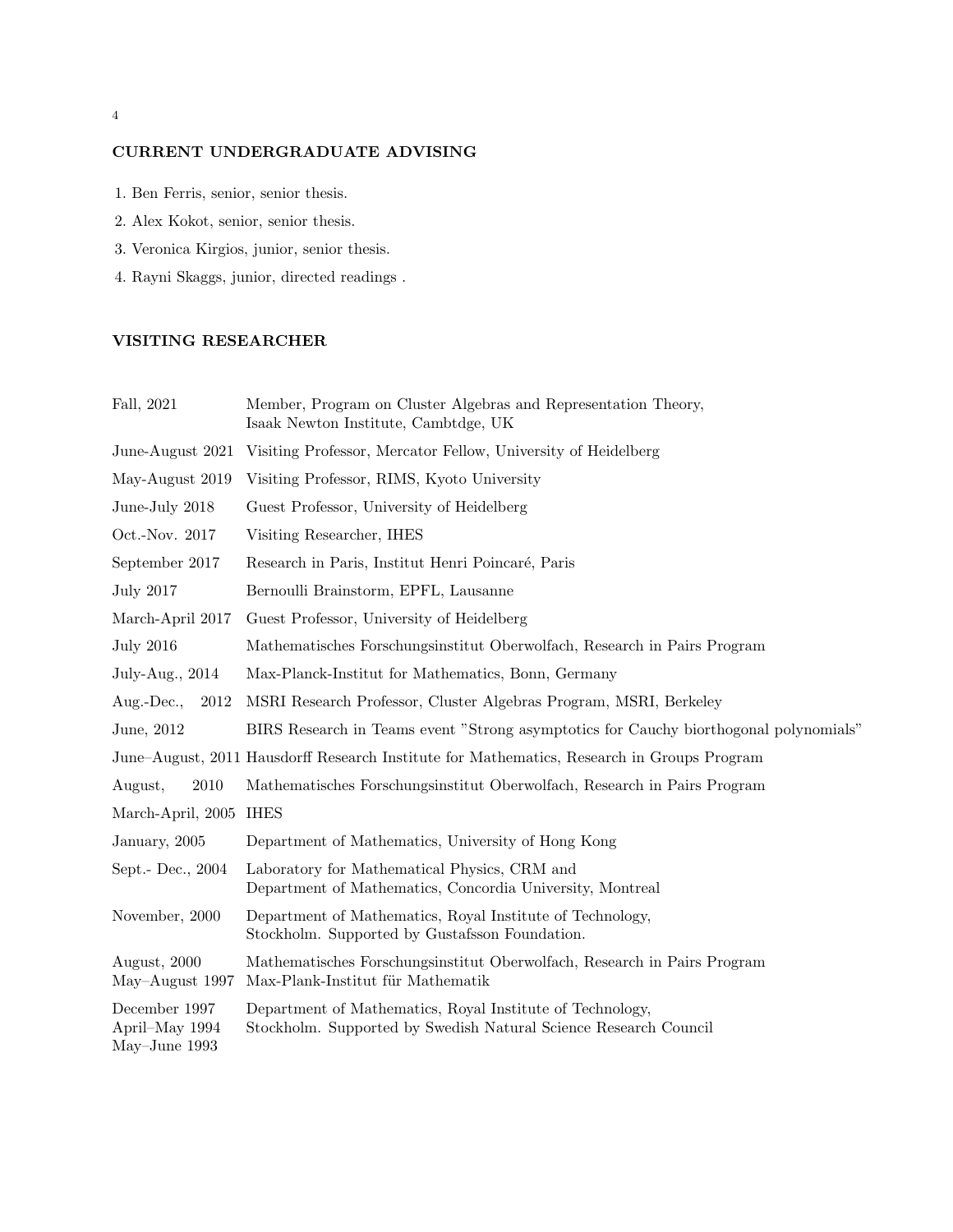## INVITED TALKS

| August 2021           | Nankai Symposium on Mathematical Dialogues (online), Chern Institute of Mathematics                                                    |
|-----------------------|----------------------------------------------------------------------------------------------------------------------------------------|
| <b>July 2021</b>      | Inauguration of the Research Station Geometry $+$ Dynamics, Heidelberg                                                                 |
| May 2021              | US-Ukraine Seminar on Functional Analysis, Mathematical Physics, and Dynamical Systems (online)                                        |
| November 2020         | Representation Theory and Math. Physics Seminar (online), UC Berkeley                                                                  |
| October 2020          | Special Session on Cluster Algebras and Plabic Graphs, AMS Meeting                                                                     |
| August 2020           | Cluster Algebras 2020 Online International Conference                                                                                  |
| June 2020<br>May 2020 | Global Poisson Webinar, University of Geneva<br>Online Integrable Systems Seminar,<br>Center for integrable Systems, Yaroslavl'        |
| March 2020            | Mathematics Colloquium, Rutgers University                                                                                             |
| March 2020            | Cluster Algebras and the Geometry of Scattering Amplitudes,<br>Higgs Center, University of Edinburgh                                   |
| January 2020          | Mathematics Colloquium and Math Physics Seminar, IUPUI                                                                                 |
| December 2019         | Mathematics Colloquium, University of Toledo                                                                                           |
| September 2019        | Special Session on Supergeometry, Poisson Brackets, and Homotopy Structures<br>AMS Sectional Meeting, University of Wisconsin, Madison |
| <b>July 2019</b>      | RIMS Colloquium, Kyoto University                                                                                                      |
| June 2019             | Workshop on Cluster algebras, Geometry, and Mathematical Physics, RIMS, Kyoto University                                               |
| May 2019              | Mini-course on Cluster Algebras, RIMS, Kyoto University                                                                                |
| May 2019              | Mini-course on Cluster Integrable Systems, Faces of Integrability,<br>CRM, Montreal                                                    |
| April 2019            | Flows on the Saskatchewan: A Workshop on Integrability and Inverse Problems,<br>University of Saskatchewan                             |
| December 2018         | Mathematics Department Colloquium, University of Haifa                                                                                 |
| November 2018         | MASS Colloquium and Mathematics Department Colloquium, Penn State                                                                      |
| October 2018          | Algebra Seminar, Kiev National University, Ukraine                                                                                     |
| June-July 2018        | Heidelberg Lectures in Mathematics and Physics:<br>6 Lectures on Algebraic Methods in the Theory of Integrable Systems                 |
| <b>July 2018</b>      | Symplectic Dynamics Conference, University of Heidelberg                                                                               |
| June 2018             | Retakh Fest: Non-commutative Structures, Cluster Algebras and Applications,<br>University of Angers, France                            |
| May 2018              | 3 lectures, Infinite Analysis 18 Spring School, Nagoya University                                                                      |
| April 2018            | Special session on Dynamical systems, Geometric Structures and Special Functions,<br>AMS Meeting, Notheastern University               |
| March 2018            | "Gone Fishing" Poisson Geometry Conference, UC San Diego                                                                               |
| January 2018          | 2 lectures, Conference of Cluster Varieties and Mathematical Physics,<br>BIRS - Oaxaca, Mexico                                         |
| November 2017         | Methusalem Colloquium, KU Leuven, Belgium                                                                                              |
| November 2017         | Two Cluster Days in Paris, Jussieu                                                                                                     |
|                       |                                                                                                                                        |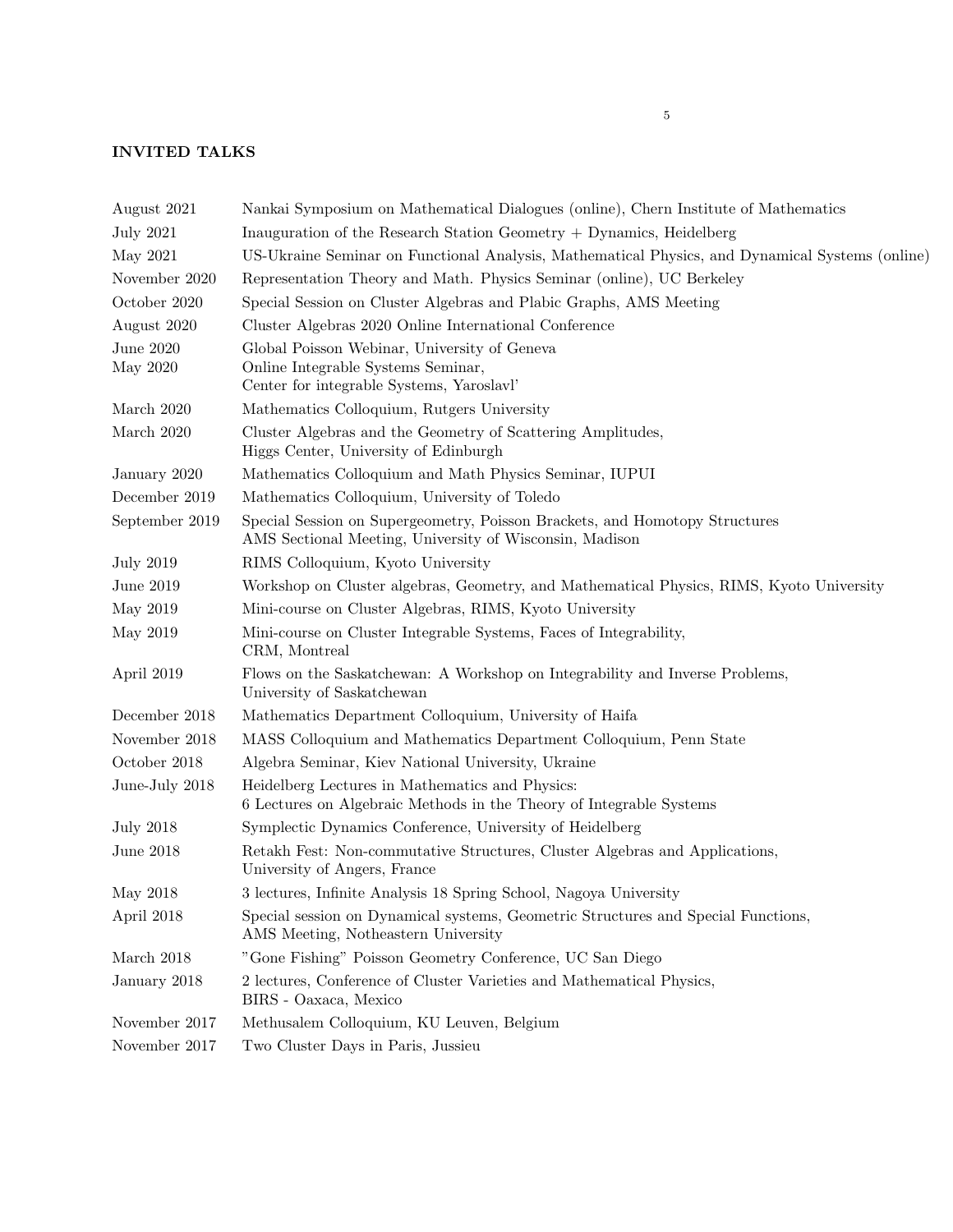| October 2017     | Geometry and Quantization Seminar, Institut Henri Poincaré, Paris                                                                                                |
|------------------|------------------------------------------------------------------------------------------------------------------------------------------------------------------|
| June 2017        | Mathematical Physics Seminar, SISSA, Trieste                                                                                                                     |
| June 2017        | Algebra & Number Theory Seminar, University of Graz                                                                                                              |
| April 2017       | Mathematics & Physics Seminar, University of Heidelberg                                                                                                          |
| March 2017       | 3-lecture mini-course on Cluster Algebras, University of Heidelberg                                                                                              |
| January 2017     | Geometry, Combinatorics and Integrable Systems Seminar, Ohio State University                                                                                    |
| December 2016    | Workshop on Cluster Algebras, Bipartite Graphs and Mathematical Physics<br>Chinese University of Hong Kong                                                       |
| December 2016    | Geometry Seminar, Hong Kong University                                                                                                                           |
| May 2016         | Workshop on Poisson Geometry and Integrability, University of Leeds                                                                                              |
| May 2016         | AGIS Colloquium, University of Leeds, UK                                                                                                                         |
| April 2016       | Symplectic Geometry Seminar, University of Toronto                                                                                                               |
| March 2016       | Special Mathematics Seminar, Caltech                                                                                                                             |
| January 2016     | Special Session on Integrable Systems, Random Matrices and Painleve Equations,<br>Joint Mathematical Meeting, AMS, Seattle                                       |
| <b>July 2015</b> | Workshop on Poisitive Grassmannians and Applications,<br>Centre de Recherches Mathématiques, University of Montreal, Canada                                      |
| July 2015        | 2-week minicourse "Cluster algebras, Poisson structures, Networks and Integrable systems",<br>Centre de Recherches Mathématiques, University of Montreal, Canada |
| <b>July 2015</b> | 3rd Workshop on Finite Dimensional Integrable Systems,<br>Banach Center for Mathematical Research, Bedlewo, Poland                                               |
| May 2015         | Nonlinear Evolution Equations and Dynamical Systems 2015,<br>Sardinia, Italy                                                                                     |
| March 2015       | AMS Special Session on Integrable Combinatorics,<br>East Lansing, MI                                                                                             |
| February 2015    | Mini-course, Spring School on Cluster Algebras and Dynamical Systems, Münster, Germany                                                                           |
| January 2015     | AMS Special Session on Cluster Algebras,<br>Joint Mathematics Meeting, San Antonio                                                                               |
| December 2014    | Conference on Strings, Quivers and Cluster Algebras in Mathematical Physics,<br>KIAS, Seoul, Korea                                                               |
| December 2014    | Conference on Cluster Algebras in Combinatorics and Topology,<br>KIAS, Seoul, Korea                                                                              |
| November 2014    | "Gone Fishing" Poisson Geometry Conference, UC Berkeley                                                                                                          |
| October 2014     | International Conference on Orthogonal Polynomials,<br>Integrable Systems and Their Applications, Shanghai Jiao Tong University                                  |
| August 2014      | Integrability and Cluster Algebras: Geometry and Combinatorics, ICERM                                                                                            |
| <b>July 2014</b> | Bielefeld Representation Theory Seminar, Bielefeld, Germany                                                                                                      |
| May 2014         | Expository talk, Maurice Auslander Distinguished Lectures and International Conference,<br>Woods Hole, MA                                                        |
| December 2013    | Cluster Algebras and Related Topics, Mathematisches Forschunginstitut Oberwolfach,<br>Oberwolfach, Germany                                                       |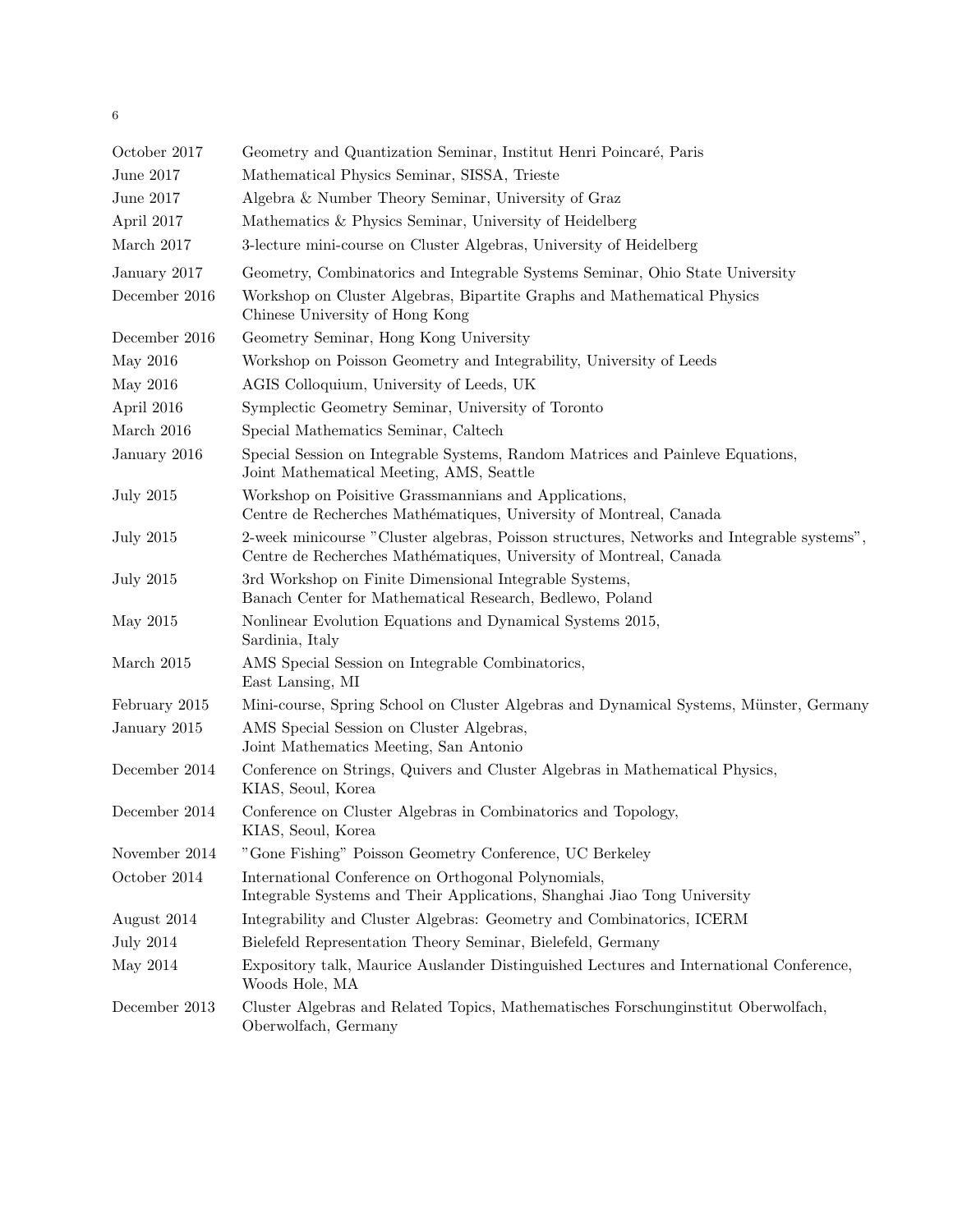| November 2013    | Montreal Mathematics Colloquium, Centre Recherche Mathematique, Montreal                                                                                                                                         |
|------------------|------------------------------------------------------------------------------------------------------------------------------------------------------------------------------------------------------------------|
| November 2013    | Mathematical Physics Seminar, Concordia University, Montreal                                                                                                                                                     |
| October 2013     | Special Session on Recent Developments in Noncommutative Algebra,<br>AMS Sectional Meeting Temple University, Philadelphia, PA                                                                                   |
| August 2013      | Minisimposium on Tropical Geometry and<br>Combinatorics of Discrete Dynamical Systems,<br>SIAM Conference on Applied Algebraic Geometry, Fort Collins                                                            |
| February 2013    | Mathematical Physics Seminar, University of Illinois, Urbana-Champaign                                                                                                                                           |
| October 2012     | MSRI Workshop on Cluster Algebras, MSRI, Berkeley                                                                                                                                                                |
| <b>July 2012</b> | Four-lecture mini-course, Poisson 2012, Utrecht, Netherlands                                                                                                                                                     |
| <b>July 2012</b> | NEEDS 2012, Crete                                                                                                                                                                                                |
| June 2012        | CMS Summer Meeting, Regina, Canada                                                                                                                                                                               |
| May 2012         | Two-lecture series, Spring School on Algebraic Microlocal Analysis,<br>Northwestern University                                                                                                                   |
| October 2011     | Poisson Geometry Conference, Washington University, St. Louis                                                                                                                                                    |
| October 2011     | Symplectic Geometry Seminar, University of Toronto                                                                                                                                                               |
| October 2011     | Mathematics Colloquium and Lie Groups Seminar, Cornell University                                                                                                                                                |
| September 2011   | MASS Colloquium and Mathematics Colloquium, Penn State University                                                                                                                                                |
| September 2011   | Two-lecture series, BIRS Workshop on Cluster algebras,<br>representation theory, and Poisson geometry                                                                                                            |
| August 2011      | ICERM Workshop on Cluster Algebras and Statistical Physics                                                                                                                                                       |
| August 2011      | Geometry and Dynamics Conference, University of Göttingen                                                                                                                                                        |
| April 2011       | Combinatorics Seminar, University of Michigan, Ann Arbor                                                                                                                                                         |
| <b>July 2010</b> | Colloquium of the Kiev Mathematical Society, Kiev, Ukraine                                                                                                                                                       |
| <b>July 2010</b> | Seminar on Algebraic Methods in Functional Analysis,<br>Institute of Mathematics, Natl. Acad. Sci. Ukraine                                                                                                       |
| <b>July 2010</b> | IWOTA 2010, TU-Berlin                                                                                                                                                                                            |
| June 2010        | Symmetry Plus Integrability 2010, South Padre Island, Texas                                                                                                                                                      |
| May 2010         | 2nd Workshop on Moduli Spaces, Cluster Algebras and Symplectic Invariants<br>Steklov Mathematical Institute, Moscow                                                                                              |
| October 2009     | Geometry and Physics Seminar, Penn State University                                                                                                                                                              |
| September 2009   | Algebra and Geometry Seminar, Stockholm University                                                                                                                                                               |
| 2009<br>May      | Invited Talk, Workshop on Algebraic Theory of Difference Equations, University of Leeds, UK                                                                                                                      |
| March<br>2009    | Combinatorics Seminar, University of Michigan, Ann Arbor                                                                                                                                                         |
| March<br>2009    | AMS Meeting, Urbana-Champaign, Special Session on Algebraic Combinatorics                                                                                                                                        |
| October<br>2008  | Colloquium of the Kiev Mathematical Society,<br>Seminar on Algebraic Methods in Functional Analysis,<br>Seminar on Derived Categories and Matrix Problems,<br>Institute of Mathematics, Natl. Acad. Sci. Ukraine |
| October<br>2008  | BIRS Workshop on Random Matrices, Inverse Spectral Methods and Asymptotics,<br>Banff, Canada                                                                                                                     |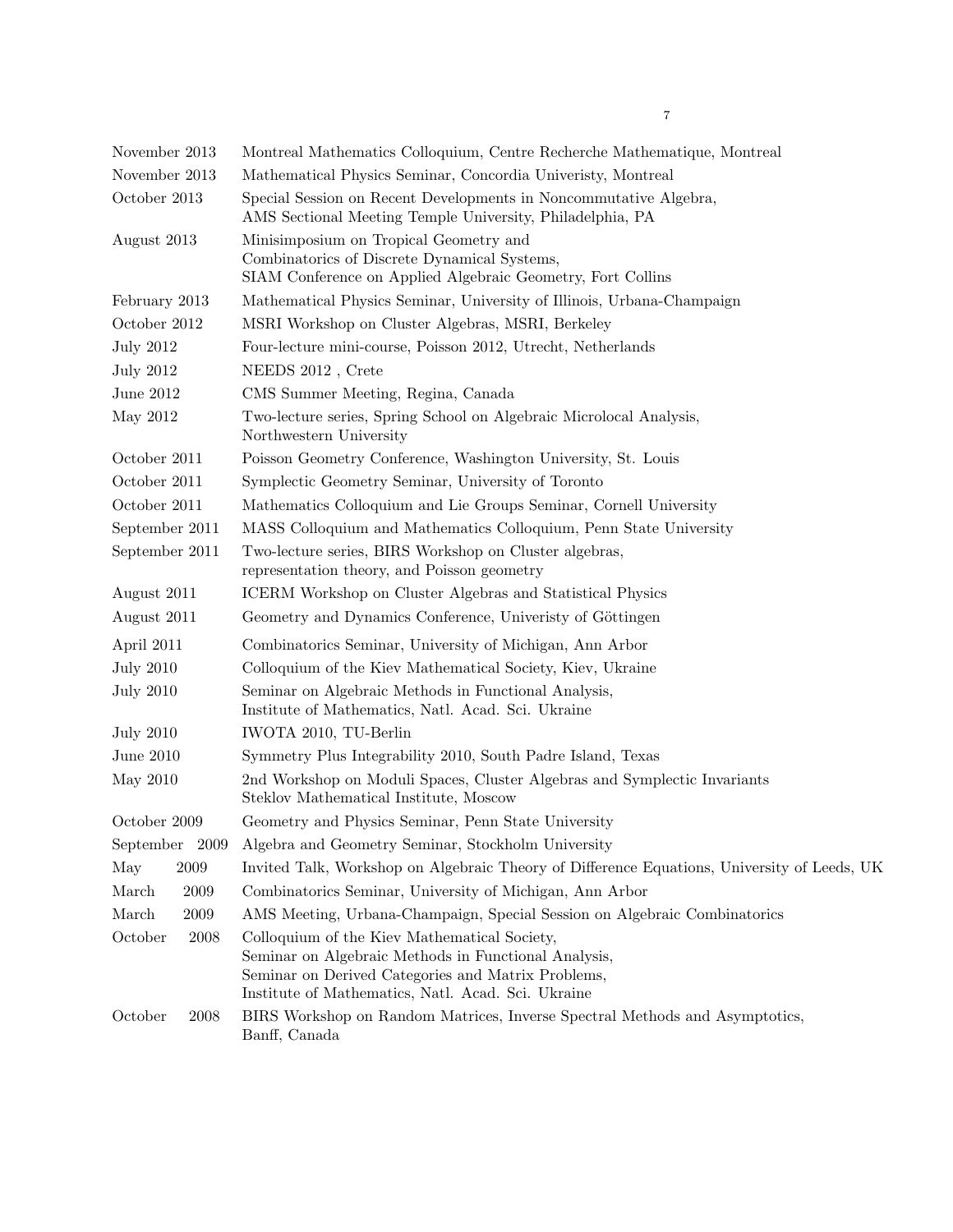| September 2008   |      | Combinatorics Seminar, University of Wisconsin, Madison                                                      |
|------------------|------|--------------------------------------------------------------------------------------------------------------|
| $_{\text{June}}$ | 2008 | Symmetries and Integrability in Difference Equations VIII, Montreal                                          |
| May              | 2008 | Western Canada Linear Algebra Meeting, Winnipeg                                                              |
| May              | 2008 | Algebraic Geometry and Representation Theory Seminar, Weizmann Institute of Science, Israel                  |
| April            | 2008 | Analysis Seminar, Georgia Tech                                                                               |
| October          | 2007 | 3-lecture series, Geometry Seminar, University of Arizona                                                    |
| April            | 2007 | M. G. Krein Centennial Conference, Odessa, Ukraine                                                           |
| January          | 2007 | Math. Phys. Seminar, Caltech                                                                                 |
| November         | 2006 | Mathematics Colloquium, Cornell University                                                                   |
| August           | 2006 | 3-lecture series, Workshop on Alg. Methods in Math. Phys.,<br>Univ. of Sao Paulo                             |
| August           | 2006 | 2-lecture series, XIX Escola di Algebra,<br>Diamantina, Brazil                                               |
| June             | 2006 | Kiev City Seminar on Functional Analysis<br>Institute of Mathematics, Natl. Acad. Sci. Ukraine (90 min talk) |
| $_{\text{June}}$ | 2006 | Poisson 2006, Tokyo                                                                                          |
| February         | 2006 | Math. Phys. & Topology Seminar, Nortwestern                                                                  |
| January          | 2006 | Algebra Seminar, Univ. of Santa Barbara                                                                      |
| October          | 2005 | Algebra Seminar, MSU                                                                                         |
| May 2005         |      | Mini-course on Toda flows (with B. Khesin and A. Marhsakov), Fields Inst.                                    |
| May 2005         |      | Mathematics Colloquium, Univ. of Saskatchewan                                                                |
| April 2005       |      | Séminaire de Mathématiques, IHES                                                                             |
| March 2005       |      | Mathematical Physics Seminar, Université Lyon 1                                                              |
| January 2005     |      | 2 lecture-series, Geometry Seminar, Hong Kong University                                                     |
| January 2005     |      | AMS Annual Meeting, Atlanta,<br>Special Session on Integrable Systems and Special Functions                  |

## MISCELLANEOUS

|              | Editorial Board Member Journal of Integrable Systems (2016–2019),<br>Mathematical Physics, Analysis & Geometry |
|--------------|----------------------------------------------------------------------------------------------------------------|
| Guest Editor | Special Issue of Symmetry, Integrability and Geometry: Methods and Applications (SIGMA)<br>on Poisson Geometry |
| Guest Editor | Special Issue of Journal of Physics A<br>"Cluster algebras in mathematical physics"                            |
| Organizer    | International Online Cluster Algebras Seminar<br>September 2020 - current                                      |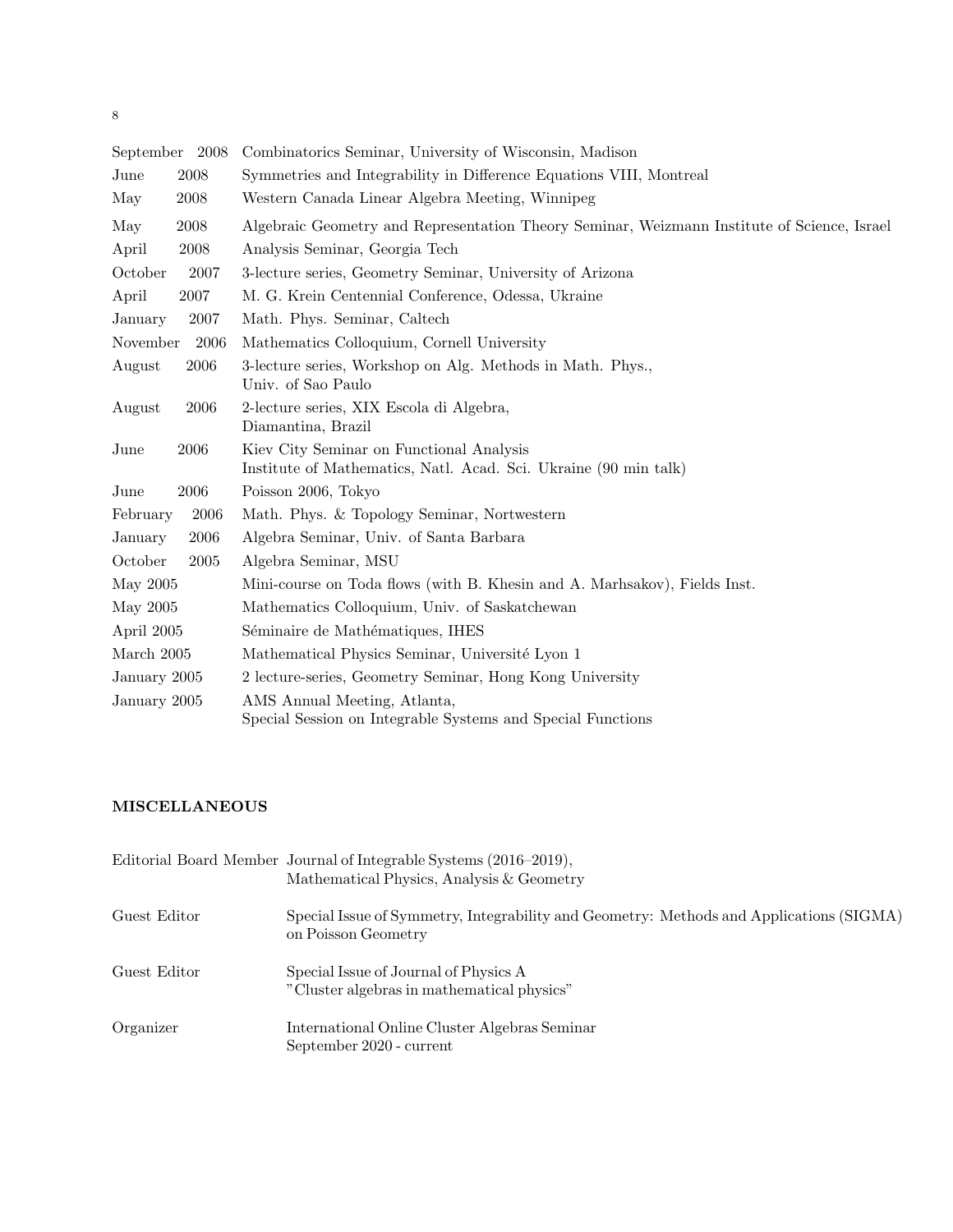| Organizer | Cluster Structures Conference<br>December 2018, Jerusalem Global Gateway                                                                        |
|-----------|-------------------------------------------------------------------------------------------------------------------------------------------------|
| Member    | Scientific Committee, "Gone Fishing" Poisson Geometry Conference<br>March 2018, UCSD                                                            |
| Organizer | "Gone Fishing" Poisson Geometry Conference<br>May 2017, Notre Dame                                                                              |
| Organizer | Workshop "Lie Theory and Cluster Algebras"<br>October 2016, Notre Dame's Rome Global Gateway                                                    |
| Organizer | Workshop "Quivers and Bipartite Graphs: Physics and Mathematics"<br>May 2016, Notre Dame's London Global Gateway                                |
| Organizer | "Gone Fishing" Poisson Geometry Conference<br>March 2016, U. Colorado, Boulder                                                                  |
| Organizer | Centre de Recherches Mathématiques workshop<br>"Positive Grassmannians and applications", July 2015, Montreal                                   |
| Organizer | AMS Mathematics Research Communities Program on Cluster Algebras<br>June 2014, Snowbird, Utah                                                   |
| Organizer | Session on Total Positivity<br>2012 CMS Summer Meeting, Regina                                                                                  |
| Organizer | Session on Integrable Systems, Random Matrices and Bispectral Problems<br>2011 AMS Annual Meeting, New Orleans                                  |
| Organizer | Program on Quantization<br>Center for Mathematics at Notre Dame, May-June 2011                                                                  |
| Organizer | Session on Integrable Systems and Related Areas<br>2009 AMS Eastern Section Meeting University Park, October 2009                               |
| Organizer | Session on Combinatorics, CMS Meeting, December, 2007                                                                                           |
| Organizer | Special Session on Alg. Structures in Exactly Solvable Models<br>AMS Central Sectional Meeting, Notre Dame, April, 2006                         |
| Member    | International Advisory Committee, 3rd International<br>Symposium on Quantum Theory and Symmetries, University of Cincinnatti<br>September, 2003 |
| Organizer | Special Session on Integrable Systems in Mathematics and Physics<br>AMS Central Sectional Meeting, Athens, OH<br>March 26,27, 2004              |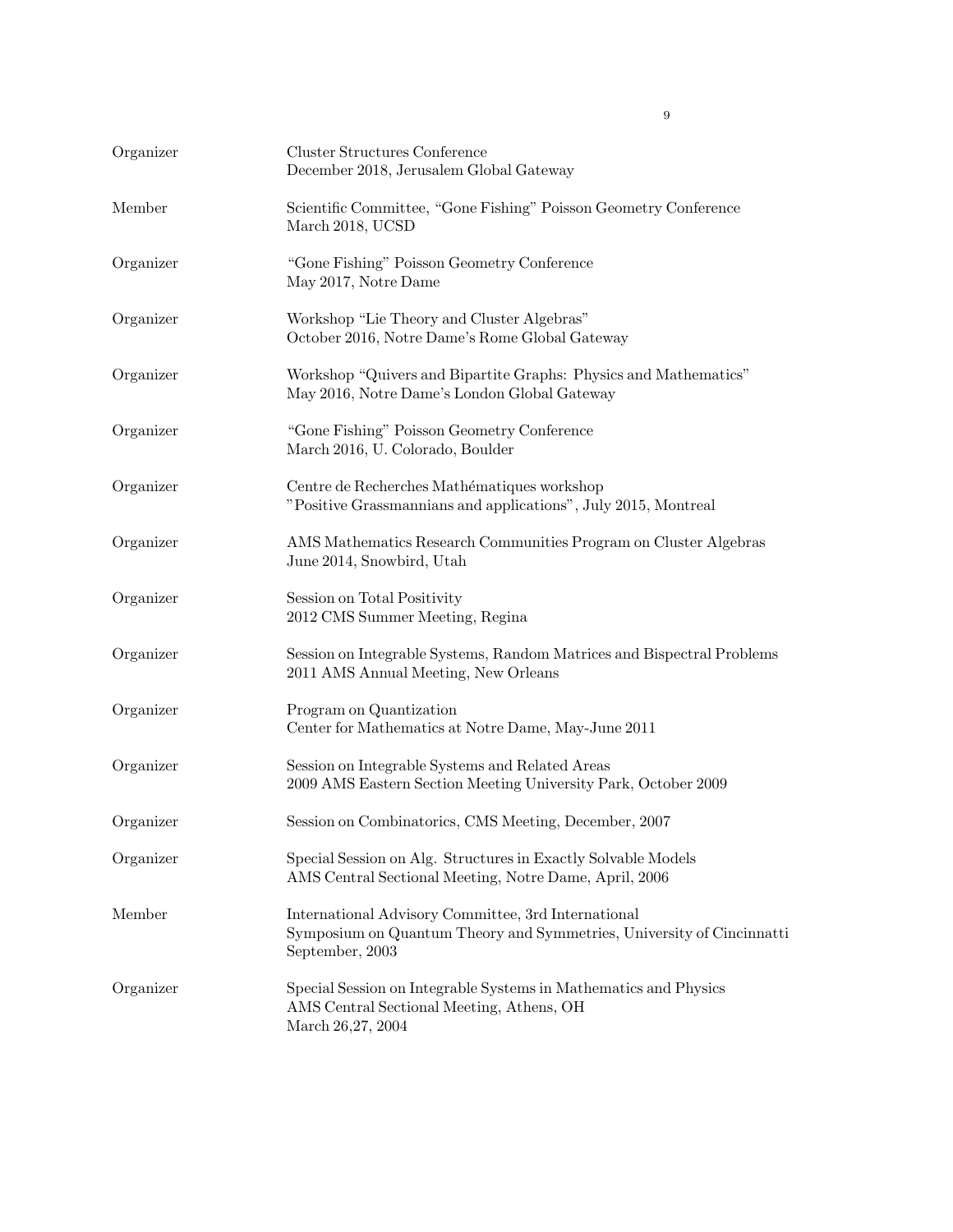Organizer Special Session on Integrable Systems and Poisson Geometry AMS Central Sectional Meeting, Ann Arbor, MI March 1-3, 2002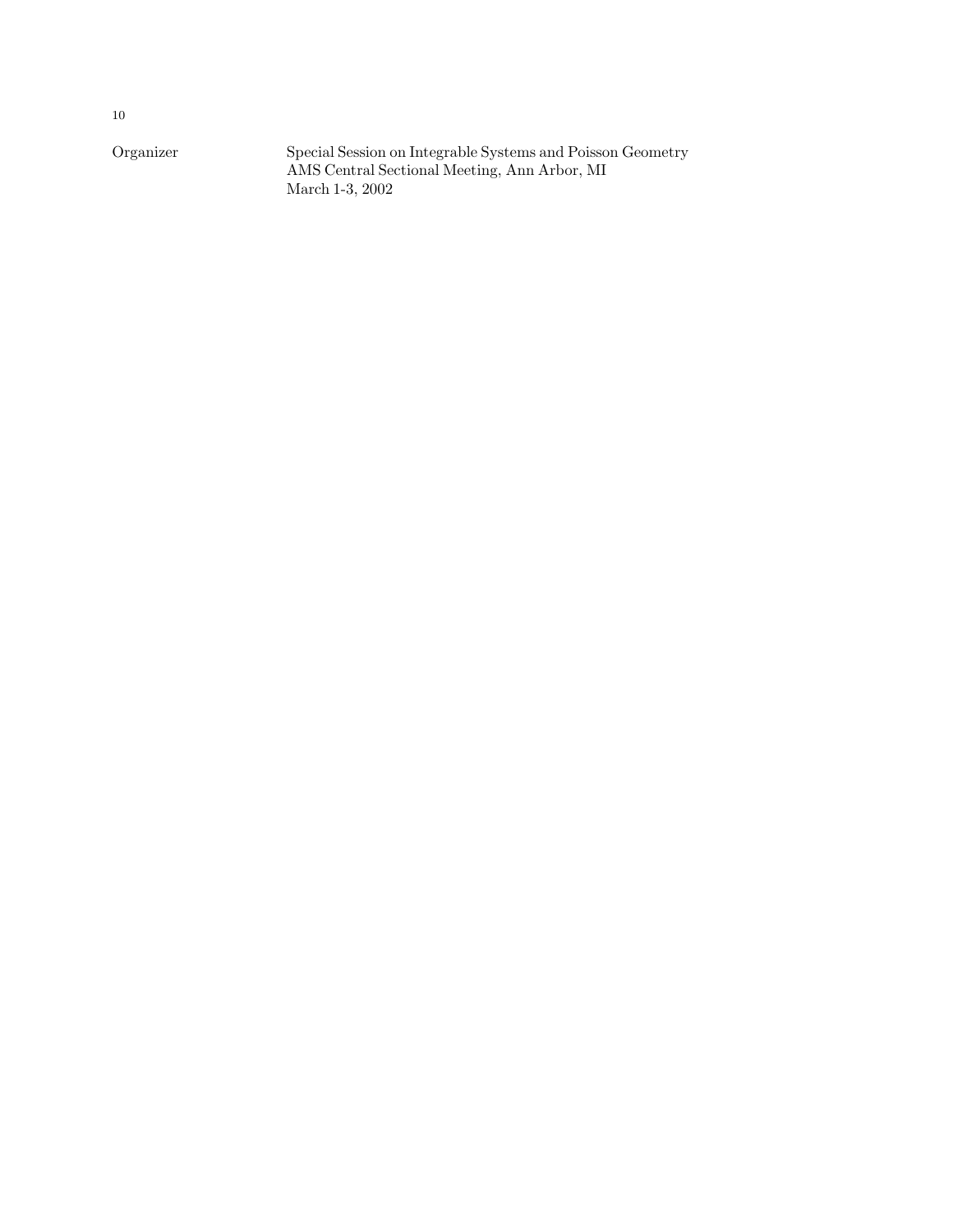### LIST OF PUBLICATIONS

#### Refereed papers

- 1. Hilbert modules and pseudo-Hilbert spaces, Spectral theory of operators and ifinitedimensional analysis, Inst. Math., Ukr. Acad. Sci., Kiev, 1984, 57-65.
- 2. (with Yu. M. Berezanskii, M. Shmoish ) Integration of some chains of nonlinear difference equations by the method of the inverse spectral problem, Ukrainian Math J., 38 (1986), no. 1, 74-78.
- 3. (with A. A. Goncharov) Stability of a ionic beam in a layer with crossed fields  $E \perp$ H fields and a magnetized electron background, Sov. Phys. Tech. Phys, 30 (1990), no. 4, 443-446.
- 4. (with Yu. M. Berezanskii ) Inverse problem of the spectral analysis and non-Abelian chains of nonlinear equations, Ukrainian Math.J.,42(1990) no. 6, pp. 645-658.
- 5. Integration of non-Abelian Toda-type chains, Funct. An. and Its Appl.,24(1990) no.3, 231-233.
- 6. Solution of infinite Toda chain, Funct. An. and Its Appl.,25(1991) no.3, 230-232.
- 7. (with A. A. Kaliuzhny ) Spectral theory of orthogonal polynomials of several variables, Ukrainian Math. J., 43 (1991), no. 10, 1437-1440.
- 8. On a self-adjointness of representation operators for the quantum \*-algebra  $sl_t(N)$ +  $1, R$ ), Applications of Methods of Functional Analysis in Mathematical Physics, Inst. Math., Ukr. Acad. Sci., Kiev, 1991, 59-65.
- 9. Non-Abelian nonlinear lattice equations on finite interval, J. Phys. A: Math. and Gen., 26 (1993), 6303-6317.
- 10. (with A. A. Kaliuzhny ) On orthogonal polynomials of several variables, Integral Eqs. and Op. Theory, 19 (1994), 404-418.
- 11. (with M. Shmoish ) On invertibility of nonsquare generalized Bezoutians, Lin. Alg. and Its Appl., 223/224(1995), 205-241.
- 12. Separation of variables for classical  $SL(N)$  magnetic chain, Comm. Math. Phys., 167 (1995), 593-605.
- 13. (with A. Stolin ) Orbits of coadjoint representation and Yang-Baxter equation, Proc. Algebraic Conf. "Moscow-Taiwan" (ed. Y. Fong), Walter de Gruyter (1996), 207- 223.
- 14. (with M. Z. Shapiro ) Completeness of real Toda flows and totally positive matrices, Math. Zeitschrift, 226 (1997), 51-66.
- 15. (with A. Bloch ) Hamiltonian and Gradient Structures in the Toda Flows, Journ. of Geom. & Phys., 27 (1998), 230-248.
- 16. (with M. Z. Shapiro ) Non-commutative and commutative integrability of generic Toda flows in simple Lie algebras, Comm. Pure & Appl. Math., 52 (1999), 53-84.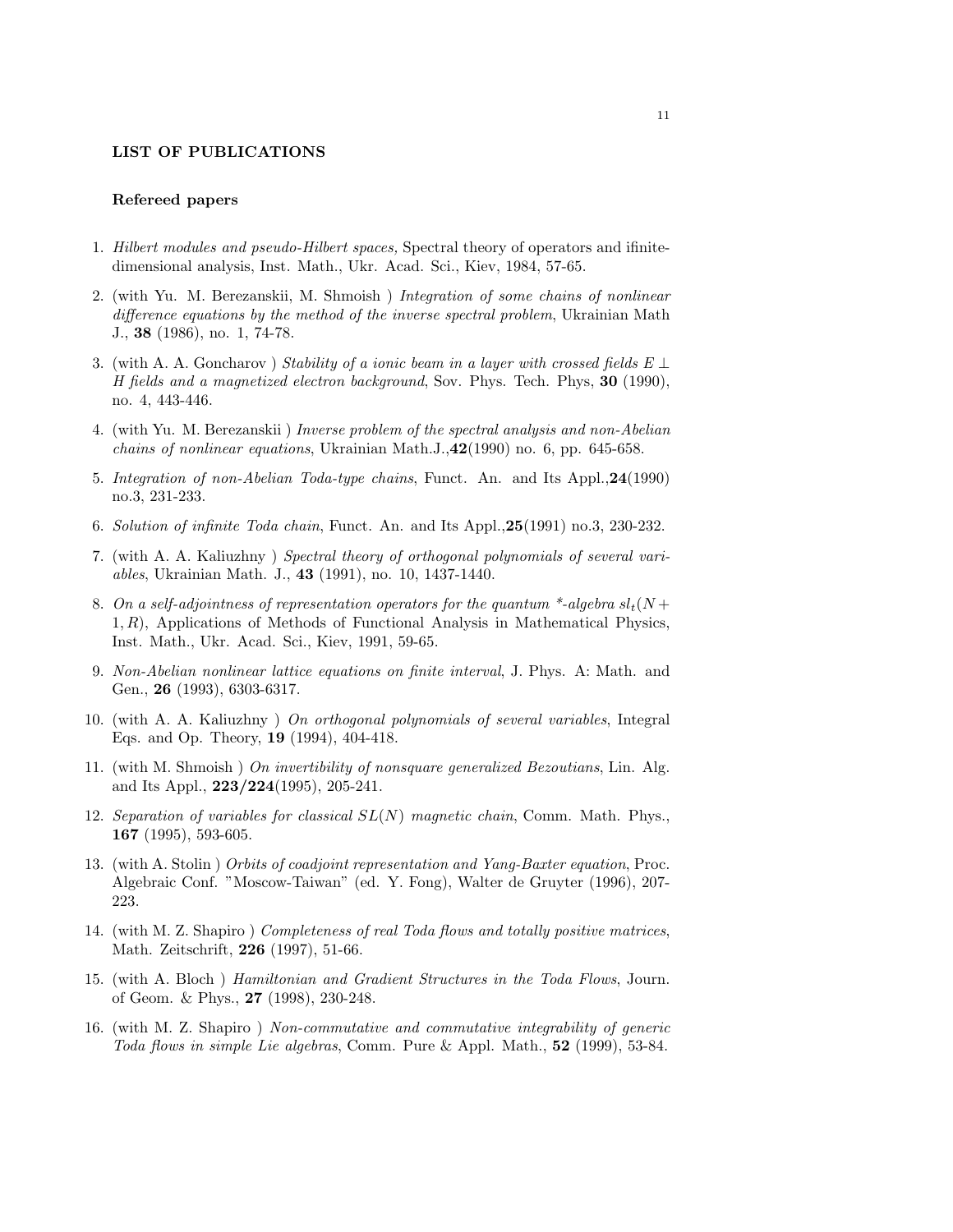- 17. Hamiltonian structure of nonabelian Toda Lattice, Lett. Math. Phys., 46 (1998), 189-205
- 18. (with M. Alber and R. Camassa) Billiard weak solutions of nonlinear PDE's and Toda flows, CRM Proc. Lecture Notes 25 (2000), 1-11.
- 19. (with L. Faybusovich) On Schur flows, J. Phys. A 32 (1999), 4671-4680.
- 20. (with L. Rodman) Normal forms of generic triangular band matrices and Jordan forms of nilpotent completions, Lin. Alg. & Appl.  $308$  (2000), 1–29.
- 21. (with L. Faybusovich) Elementary Toda orbits and integrable lattices, J. Math. Phys. 41 (2000), 2905–2921
- 22. (with L. Faybusovich) Poisson brackets on rational functions and multi-Hamiltonian structure for integrable lattices, Physics Letters A 272 (2000), 236–244.
- 23. (with S. Fallat and C. R. Johnson) Spectral structures of irreducible totally nonnegative matrices, SIAM J. Matr. Anal. Appl. 22 (2000), 627–645.
- 24. (with A. Kasman) Solitons and "almost intertwining" matrices, J. Math. Phys. 42 (2001), 3540–3553.
- 25. (with L. Faybusovich) Inverse moment problem for elementary co-adjoint orbits , Inverse Problems 17 (2001), 1295–1306.
- 26. (with M. Shapiro and A. Vainshtein) The number of connected components in the double Bruhat cells for nonsimply-laced groups, Proc. Amer. Math. Soc. 131 (2002), 731–739.
- 27. (with S. Fallat and C. R. Johnson) Determinantal inequalities for totally positive matrices, Adv. in Appl. Math. 30 (2003), 442-470.
- 28. (with A. Kasman) Integrable systems and rank one conditions for rectangular matrices, Theor. Math. Phys. 133 (2002), 1494–1499.
- 29. (with M. Shapiro and A. Vainshtein) Cluster algebras and Poisson geometry, Moscow Math. Journal 3 (2003), 899–934.
- 30. (with C. R. Johnson) The linear interpolation problem for totally positive matrices, Lin. Alg. & Appl. 393 (2004), 175–178.
- 31. (with A. Bloch and M. Koelling) Qualitative behavior of non-Abelian Toda-like flows, Physica D **199** (2004), 317-338.
- 32. (with L. Faybusovich) Calculation of universal barrier functions for cones generated by Chebyshev systems over finite sets, SIAM Journal on Optimization 14 (2004), 965-979.
- 33. (with S. Fallat ) Jordan structures of totally nonnegative matrices, Canadian Journal of Mathematics 57 (2005), 82–96.
- 34. (with S. Fallat , A. W. Herman and C. R. Johnson ) Compressions of totally positive matrices, SIMAX 28 (2006), 68–80.
- 35. (with M. Shapiro and A. Vainshtein) Cluster algebras and Weil-Petersson forms, Duke Math. J. 127 (2005), 291–311.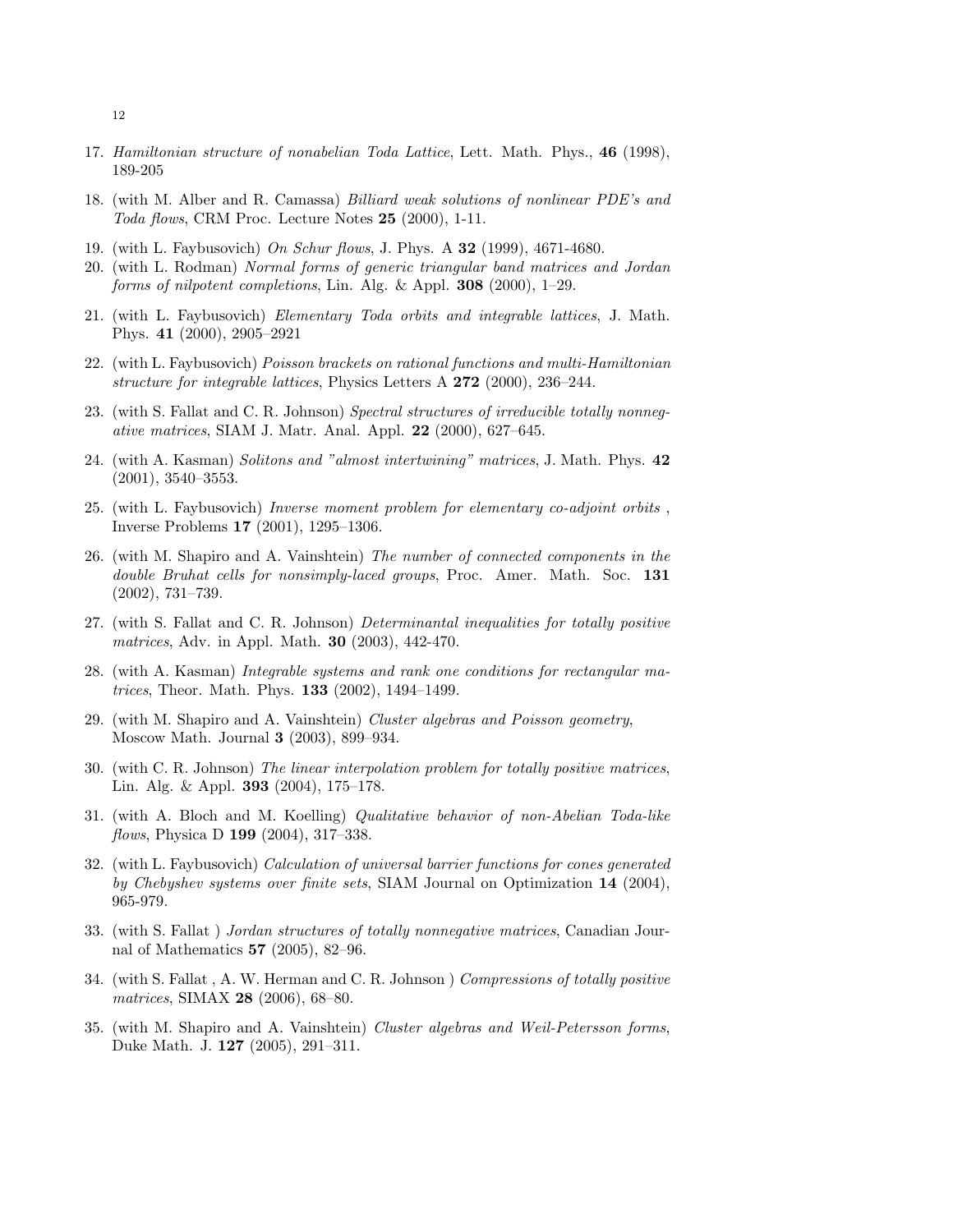- 36. (with A. Kasman) On KP Generators and the Geometry of the HBDE, Journal of Geometry and Physics 56 (2006), no. 2, 282–309.
- 37. (with A. Kasman) HBDE and rank-one condidtions Journ. of Comp. and Appl. Math. 207 (2007) 80–87.
- 38. (with A. Bloch) Lie Algebraic aspects of the finite nonperiodic Toda flows, Journ. of Comp. and Appl. Math. 207 (2007) 3–25.
- 39. (with M. Bertola) *Biorthogonal Laurent polynomials,Töplitz determinants, mini*mal Toda orbits and isomonodromic tau-functions, Constructive Approximation 26 (2007), 383–430.
- 40. (with M. Shapiro and A. Vainshtein) On the properties of the exchange graph of a cluster algebra, Math. Res. Let. 15 (2008), no.2, 321–330.
- 41. (with M. Bertola) Effective inverse spectral problem for rational Lax matrices and applications, Inter. Math. Res. Notices, 2007, no. 23, Art. ID rnm103, 39 pp.
- 42. (with K. Vaninsky) The family of analytic Poisson brackets for the Camassa–Holm hierarchy, Math. Res. Let. **15** (2008), no. 5, 867–879.
- 43. (with I. Nenciu) Multi-Hamiltonian structures for the defocusing Ablowitz-Ladik equation , Comm. Pur. Appl. Math. 62 (2009), 147–182.
- 44. (with M. Bertola, J. Szmigielsky) The Cauchy two-matrix model, Comm. Math. Phys. 287 (2009), 983–1014.
- 45. (with M. Shapiro and A. Vainshtein) Poisson Geometry of Directed Networks in a Disk, Selecta Math. 15 (2009), no. 1, pp. 61-103.
- 46. (with M. Bergvelt, A. Kasman) Spin Calogero Particles and Bispectral Solutions of the Matrix KP Hierarchy, Math. Phys., Analysis & Geometry 12 (2009), 181–200.
- 47. (with M. Yakimov) Completeness of determinantal Hamiltonian flows on the matrix affine Poisson space, Lett. Math. Phys.  $90$  (2009), 161–173.
- 48. (with M. Bertola, J. Szmigielsky) Cubic String Boundary Value Problems and Cauchy Biorthogonal Polynomials, J. Phys. A: Math. Theor. 42 (2009) 454006 (13pp) doi:10.1088/1751-8113/42/45/454006.
- 49. (with M. Bertola, J. Szmigielsky) Cauchy Biorthogonal Polynomials, J. Approx. Theory 162 (2010), no. 4., 832–867
- 50. (with M. Shapiro and A. Vainshtein) *Generalized Bäcklund–Darboux transforma*tions for Coxeter–Toda flows from cluster algebra perspective, Acta Mathematica 206 (2011), no.2, 245–310.
- 51. (with O. Korovnnichenko) Matrix Weyl functions and non-Abelian Coxeter-Toda lattices, "Notions of positivity and the geometry of polynomials", Trends in Mathematics (2011), 221-237, Springer.
- 52. (with M. Shapiro and A. Vainshtein) Poisson Geometry of Directed Networks in an Annulus, J. European Math. Soc. 14 (2012), 541-570.
- 53. (with M. Shapiro, A. Stolin and A. Vainshtein)Poisson structures compatible with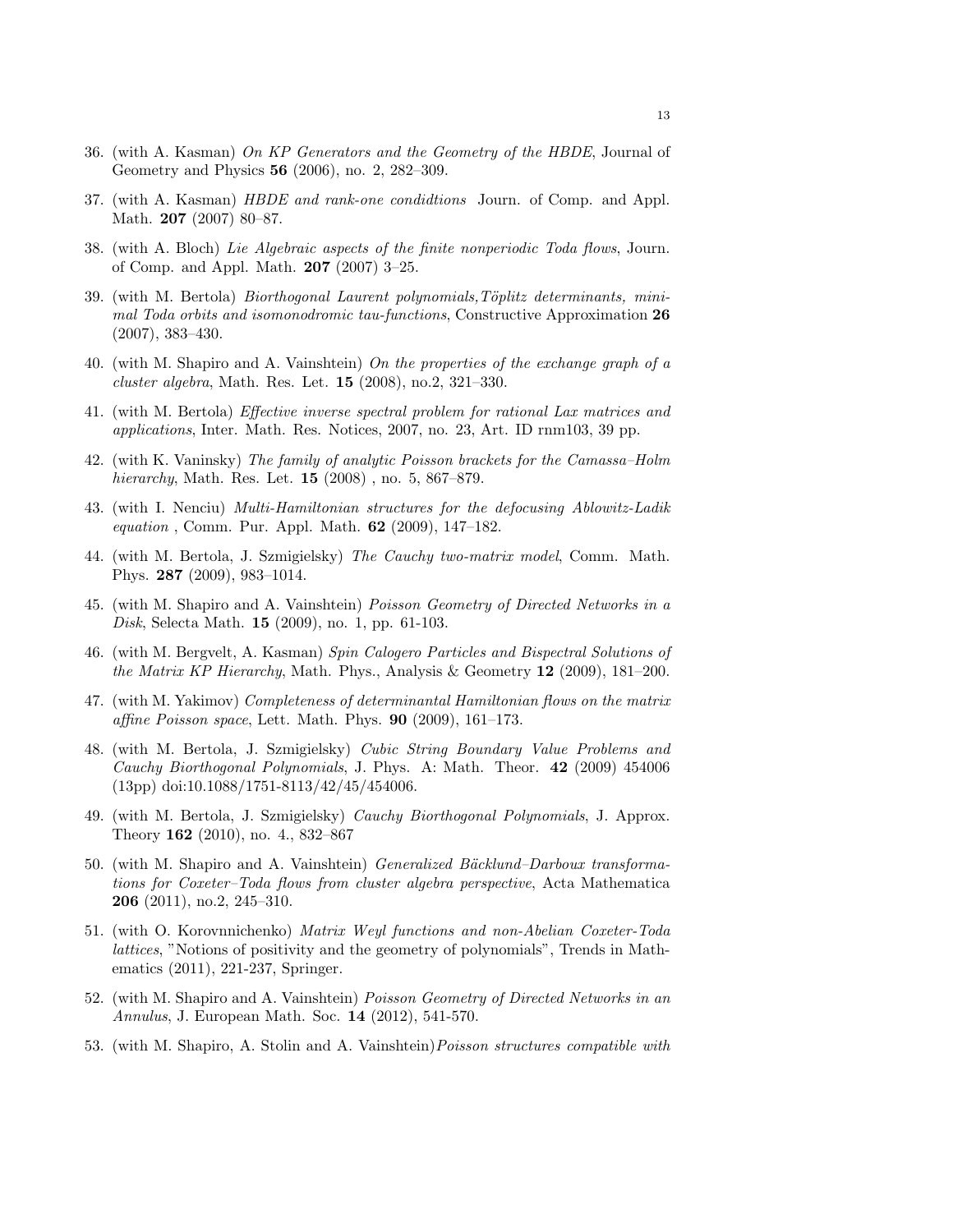the cluster algebra structure in Grassmannians, Lett. Math. Phys. 100 (2012), 139–150.

- 54. (with M. Shapiro, S. Tabachnikov and A. Vainshtein) *Higher pentagram maps, weighted* directed networks, and cluster dynamics, Electron. Res. Announc. Math. Sci. 19 (2012), 1–17, DOI:10.3934/era.2012.19.1
- 55. (with M. Shapiro and A. Vainshtein) Cluster structures on simple complex Lie groups and Belavin-Drinfeld classification, Moscow Math. Journal 12 (2012), 293– 312.
- 56. (with M. Bertola, J. Szmigielsky) Strong asymptotics for Cauchy biorthogonal polynomials with application to the Cauchy two–matrix model, J. Math. Phys. 54 (2013) , no. 4, 25 pages, DOI: 10.1063/1.4802455.
- 57. (with M. Bertola, J. Szmigielsky) Cauchy-Laguerre two-matrix model and the Meijer-G random point field, Comm. Math. Phys. 326 (2014), 111–144.
- 58. (with M. Shapiro and A. Vainshtein) Cremmer-Gervais cluster structure on  $SL_n$ , Proc. Natl. Acad. Sci. USA 111 (2014), no. 27, 9688–9695.
- 59. (with M. Shapiro, S. Tabachnikov and A. Vainshtein) Integrable cluster dynamics of directed networks and pentagram maps, Adv. Math. 300 (2016), 390–450.
- 60. Inverse moment problem for non-Abelian Coxeter double Bruhat cells, Methods of Functional Analysis and Topology, 22 (2016), no. 2, 117–136.
- 61. (with M. Shapiro and A. Vainshtein) Generalized cluster structure on the Drinfeld *double of*  $GL_n$ *, C. R. Math. Acad. Sci. Paris* 354 (2016), no. 4, 345-349.
- 62. (with M. Shapiro and A. Vainshtein) Exotic cluster structures on  $SL_n$ : the Cremmer– Gervais case, Memoirs of the AMS 246 (2017), no. 1165.
- 63. (with T. Nakanishi and D. Rupel) Hamiltonian and Lagrangian formalisms of mutations in cluster algebras and application to dilogarithm identities, Journal of Integrable Systems  $2$  (2017), issue 1, https://doi.org/10.1093/integr/xyx005, 35 pages.
- 64. (with M. Shapiro and A. Vainshtein) Drinfeld double of  $GL_n$  and generalized cluster structures, Proc. London Math. Soc. 116 (2018), no. 3, 429–484.
- 65. (with T. Nakanishi) Asymptotic sign coherence conjecture, Experimental Mathematics (2019), DOI: 10.1080/10586458.2019.1650401.
- 66. (with M. Shapiro and A. Vainshtein) Periodic staircase matrices and generalized cluster structures, IMRN (2020), doi:10.1093/imrn/rnaa148, 41 pages.
- 67. (with M. Shapiro and A. Vainshtein) Plethora of cluster structures on  $GL_n$ , accepted to Memoirs of the AMS, arXiv:1902.02902, 92 pages.
- 68. (with M. Shapiro and A. Vainshtein) Generalized cluster structures related to the Drinfeld double of  $GL_n$ , revised version submitted to J. London Math. Soc., arXiv:2004.05118, 28 pages.
- 69. (with V. P. Johnson and O. M. Kuznetsova ) Validity of the tests for time-to-event data in studies with Pocock and Simon covariate-adaptive randomization, to be